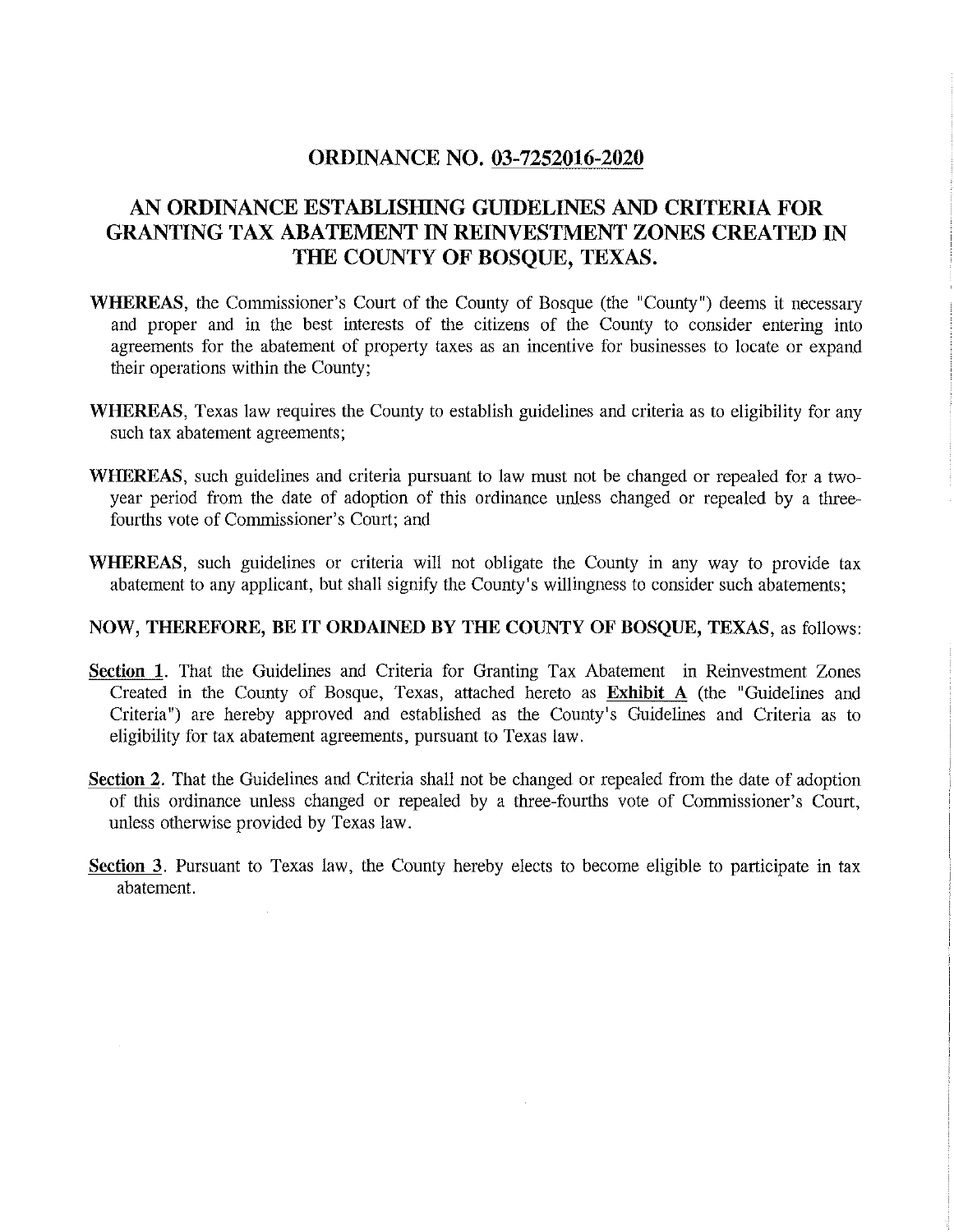PASSED AND APPROVED at a regular meeting, of the Commissioner's Court of the County of Bosque, at which a quorum was present, on the  $\frac{3}{8}$ day of  $\frac{1}{16}$ 

For:

Against:

Marvin Wickman, Commissioner Pct. 1

 $\mu$   $\mu$ 

Terry Townley, Commissioner Pct. 2  $\mathcal{T}_{\mathcal{C}'}$  .  $\mathcal{T}_{\mathcal{C}'}$ 

Larry Philipp, Commissioner Pct. 3  $ZL$ 

Ronny Liardon, Commissioner Pct. 4

Judge Don L. Pool, County Judge

ATTEST:

ia Ferguson, County Clerk **Accessing** And Marie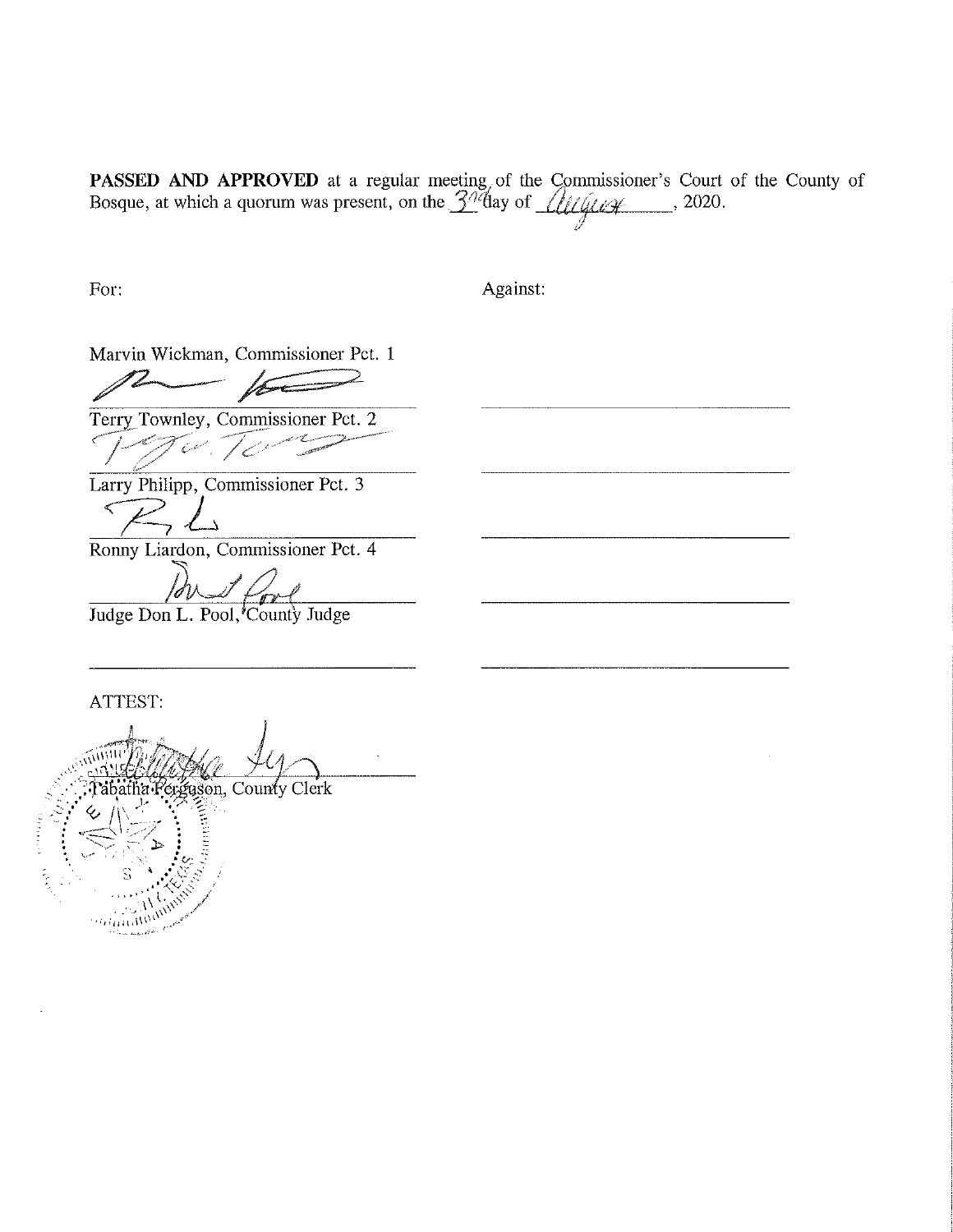## **GUIDELINES AND CRITERIA FOR GRANTING TAX ABATEMENT IN REINVESTMENT ZONES CREATEDINBOSQUE,TEXAS**

**WHEREAS,** the creation and retention of job opportunities is a priority of the Commissioner's Court of the County of Bosque; and

**WHEREAS,** the County of Bosque must compete with other localities across the nation currently offering tax inducements to attract new plant and modernization projects; and

**WHEREAS,** any tax incentives offered in Bosque County, Texas would reduce needed tax revenue unless limited in application to those new and existing industries that bring new wealth to the community; and

**WHEREAS,** any tax incentives should not adversely affect the competitive position of existing companies operating in Bosque County, Texas; and

**WHEREAS,** the abatement of property taxes, when offered to attract jobs in industries which bring in money from outside a community, has been shown to be an effective method of enhancing and diversifying an area's economy; and

**WHEREAS,** Texas law requires any eligible taxing jurisdiction to establish Guidelines and Criteria as to eligibility for tax abatement agreements prior to granting of any future tax abatement, said Guidelines and Criteria to be unchanged for a two year period unless amended by a three-quarters votes; and

**WHEREAS,** these Guidelines and Criteria shall not be construed as implying or suggesting that the County of Bosque is under obligation to provide tax abatement or other incentive to any applicant, and all applicants shall be considered on a case-by-case basis;

**NOW, THEREFORE,** in consideration of the premises, the County of Bosque, Texas, Guidelines, and Criteria for granting tax abatement in reinvestment zones in Bosque County, Texas are hereby established.

## **DEFINITIONS -- Section 1**

- (a) "Abatement" means full or partial exemption from ad valorem taxes of certain real property in a reinvestment zone designated by the County of Bosque for economic development purposes.
- (b) "Agreement" means a contractual agreement between a property owner and/or lessee and the County of Bosque, Texas.

(c) "Base year value" means the assessed value of eligible property January 1 preceding the execution of the agreement plus the agreed upon value of eligible property improvements made after January 1 but before the execution of the Agreement.

(d) "Deferred Maintenance" means improvements necessary for continued operation, which do not improve productivity or alter the process technology.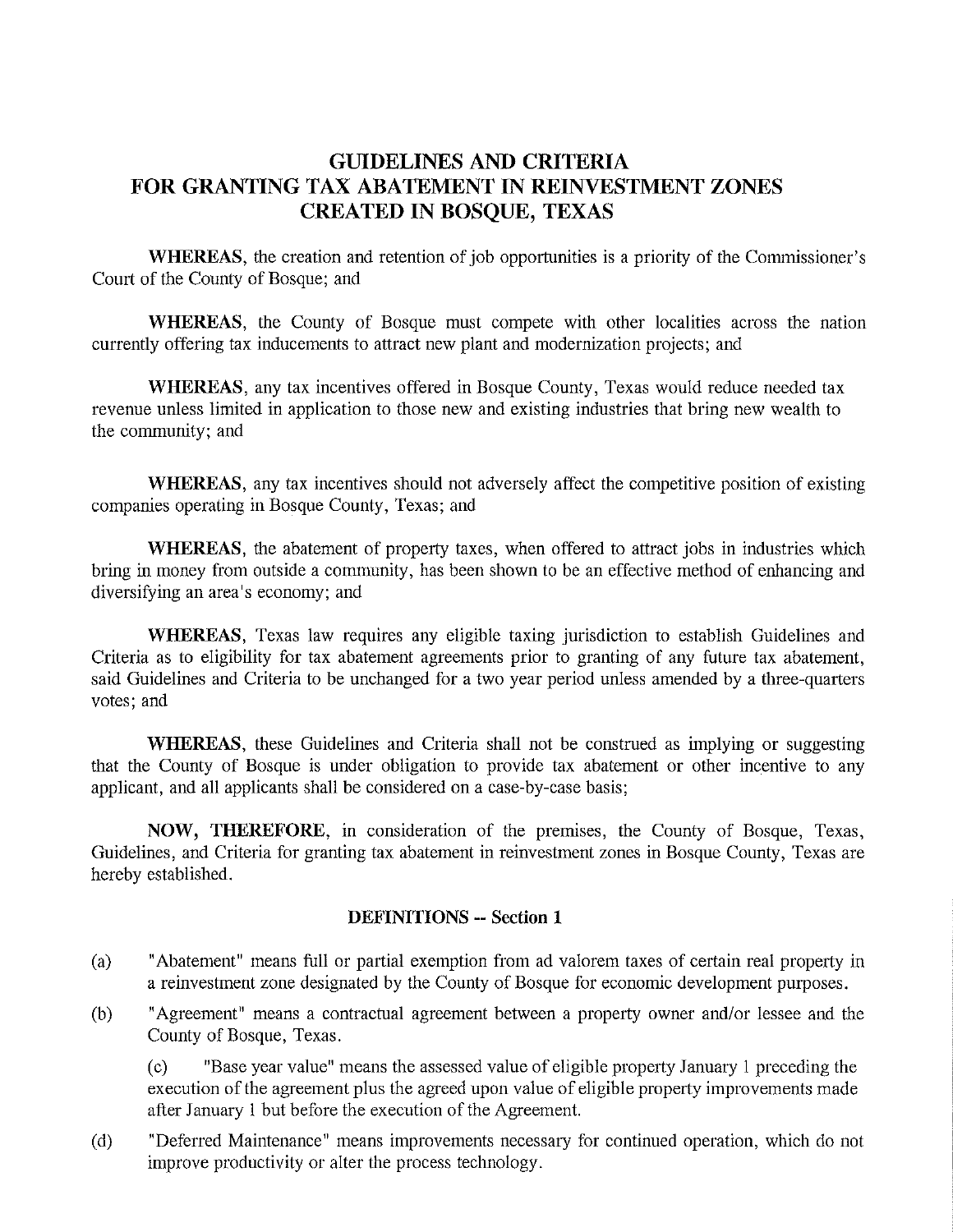- (e) "Eligible Facilities" means new, expanded or modernized buildings and structures, including fixed machinery and equipment, which is reasonably likely as a result of granting abatement to contribute to the retention or expansion of primary employment or to attract major investment in the reinvestment zone that would be a benefit to the property and that would contribute to the economic development within the County of Bosque.
- (f) "Expansion" means the addition of buildings, structures, machinery, equipment, or payroll for purposes of increasing production capacity.
- (g) "Facility" means property improvements completed or in the process of construction which together comprise an integral whole.
- (h) "Hotel" means a commercial structure which provides overnight accommodations to travelers and which contains 150 rooms or more.
- (i) "Modernization" means a complete or partial demolition of Facilities and the complete or partial reconstruction or installation of a Facility of similar or expanded production capacity. Modernization may result from the construction, alteration, or installation of buildings, structures, machinery, or equipment, or both.
- (j) "New Facility" means a property previously undeveloped, which is placed into service, by means other than or in conjunction with Expansion or Modernization.
- (k) "Office Building" means a new office building to be occupied at least 50% by one owner or one tenant.
- (I) "Productive Life" means the number of years a property improvement is expected to be in service in a facility.

## **ABATEMENT AUTHORIZED -- Section 2**

- (a) Eligible Facilities. Upon application, Eligible Facilities shall be considered for Tax Abatement as hereinafter provided.
- (b) Creation of New Value. Abatement may only be granted for the additional value of eligible propetty improvements made subsequent to and specified in an abatement agreement between the County of Bosque and the property owner or lessee, subject to such limitations as the County of Bosque may require.
- (c) New and Existing Facilities. Abatement may be granted for new Facilities and improvements to existing Facilities for purposes of Modernization or Expansion.
- (d) Eligible Property. Abatement may be extended to the value of buildings, structures, fixed machinety, and equipment, site improvements, and related fixed improvements necessary to the operation and administration of the Facility.
- (e) Ineligible Property. The following types of property shall be fully taxable and ineligible for Tax Abatement: raw land, supplies, tools, furnishings, and other forms of moveable personal property, housing, Deferred Maintenance, property to be rented or leased except as provided in Section 2(f), property which has a Productive Life of less than ten (10) years.
- (f) Owned/Leased Facilities. If a Leased Facility is granted abatement, the agreement shall be executed with the lessor and the lessee.
- (g) Economic Qualification. In order to be eligible for designation as a reinvestment zone and receive tax abatement: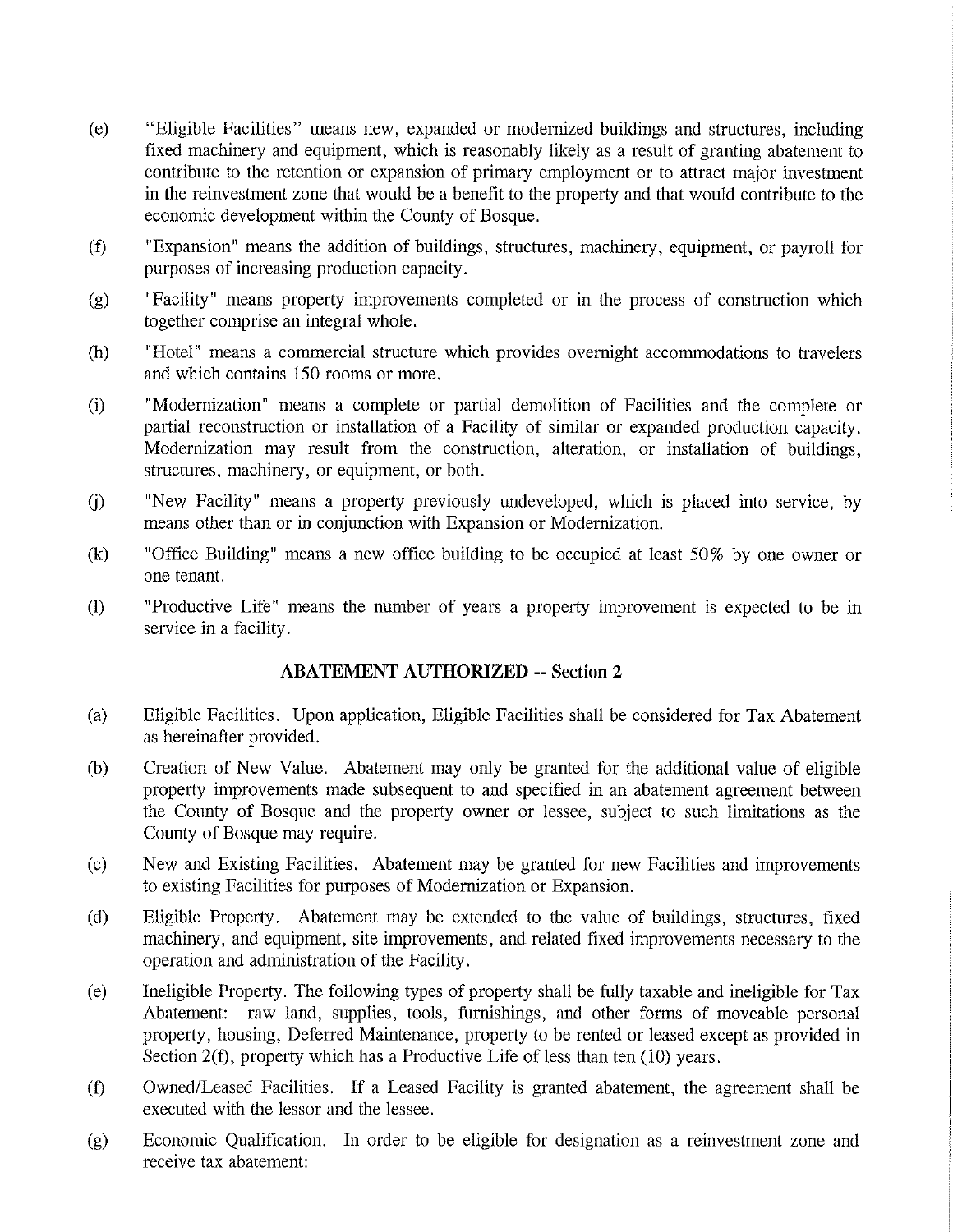- (1) a) The planned improvement must be expected to have an increased appraised ad valorem tax value of at least \$500, 000 based upon the Bosque County Appraisal District's assessment of the Eligible Property; or
	- b) The Owner must construct new improvements (even if less than \$500, 000) and hire and maintain twenty (20) new full time employees as a result of such improvements.
- (2) Must be expected to prevent the loss of payroll or retain, increase or create payroll on a permanent basis in Bosque County, Texas.
- (3) The maximum tax abatement available for new, expanded or modernized real property improvements is 100% for a period of ten (10) years. The maximum tax abatement term available for business personal property is one hundred percent  $(100\%)$  for a period of five (5) years.

Rational review of the proposed length and percentages of tax abatement shall be applied. The proposed term/percentages shall be a function of the level of improvements/additions and job creation/retention. Proposals which include job creation/retention shall generally have priority over those which involve only improvements/additions to property. Greater consideration may be given to an applicant that commits to use contractors, vendors and suppliers located in the County of Bosque for a substantial portion of its construction expenditure or annual supply or service needs, and which presents to the County a plan to make use of local contractors, vendors or suppliers as a part of its application.

- (h) Standards for Tax Abatement. The following factors, among others, shall be considered in determining whether to grant Tax Abatement and, if so, the percentage of value to be abated and the duration of the Tax Abatement:
	- (1) value of land and existing improvements, if any;
	- (2) type and value of proposed improvements;
	- (3) Productive Life of proposed improvements;
	- (4) number of existing jobs to be retained by proposed improvements;
	- (5) number of type of new jobs to be created by proposed improvements;
	- (6) amount of local payroll to be created;
	- (7) whether the new jobs to be created will be filled by persons residing or projected to reside within affected taxing jurisdictions; and
	- (8) amount of local sales taxes to be generated directly;
	- (9) amount property tax base valuation will be increased during term of Abatement and after Abatement, which shall include a definitive commitment that such valuation shall not be less than \$500,000 or, if less than \$500,000, add twenty (20) new full-time employees;
	- ( 10) the costs to be incurred by the County of Bosque to provide new facilities or services directly resulting from the new improvements;
	- (11) the amount of ad valorem taxes to be paid the County of Bosque during the Abatement period considering (a) the existing values, (b) the percentage of new value abated, (c) the Abatement period, and (d) the value after expiration of the Abatement period;
	- (12) the population growth of the County of Bosque that occurs directly as a result of new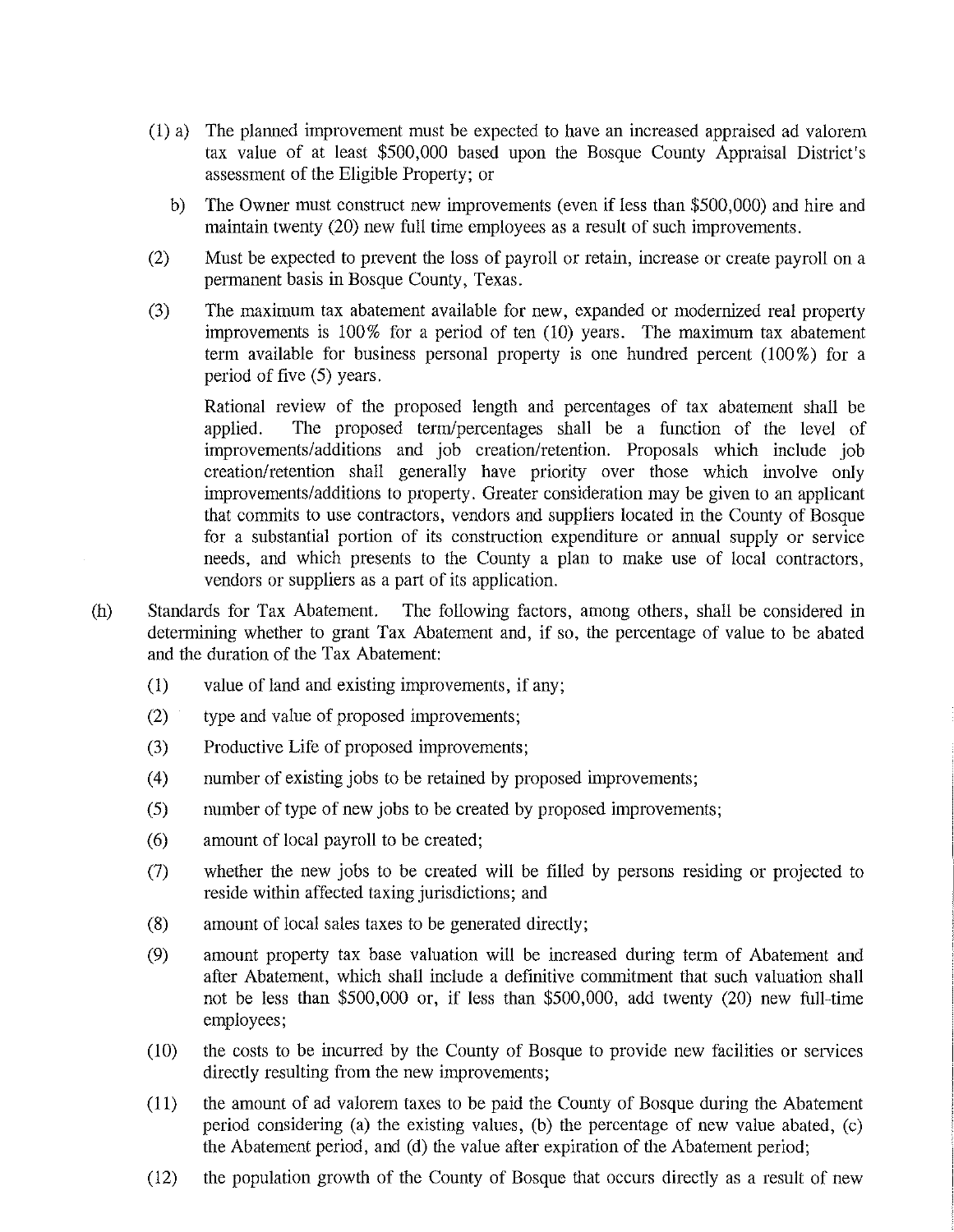improvements;

- (13) the types and values of public improvements, if any, to be made by applicant seeking Abatement;
- ( 14) whether the proposed improvements compete with existing businesses to the detriment of the local economy;
- ( 15) the impact on the business opportunities of existing businesses;
- (16) the attraction of other new businesses to the area;
- (17) the overall compatibility with the zoning ordinances and comprehensive plan for the **area;**
- ( 18) whether the project is environmentally compatible with no negative impact on quality

of life perceptions.

Each Eligible Facility shall be reviewed on its merits utilizing the factors provided above. After such review, Abatement may be denied entirely or may be granted to the extent deemed appropriate after full evaluation.

- (i) Denial of Abatement. Neither a reinvestment zone nor abatement agreement shall be authorized if it is determined that:
	- (1) there would be a substantial adverse affect on the provision of government service or tax base;
	- (2) the applicant has insufficient financial capacity;
	- (3) planned or potential use of the property would constitute a hazard to public safety, health or morals;
	- (4) violation of other codes or laws; or
	- (5) any other reason deemed appropriate by the Commissioner's Court of the County of Bosque.
- U) Taxability. From the execution of the Abatement to the end of the Abatement period taxes shall be payable as follows:
	- (1) the value of ineligible property as provided in Section 2(e) shall be fully taxable; and
	- (2) the base year value of existing eligible property as determined each year shall be fully taxable;

The additional value of new eligible property shall be fully taxable at the end of the Abatement period.

## **APPLICATION -- Section 3**

(a) Any present or potential owner of taxable property in Bosque County, Texas may request the creation of a reinvestment zone and tax abatement by filing a written request with the County of Bosque. The application shall then be forwarded to the County Judge and County Attorney for review and recommendation to the Commissioner's Court of the County of Bosque for final disposition.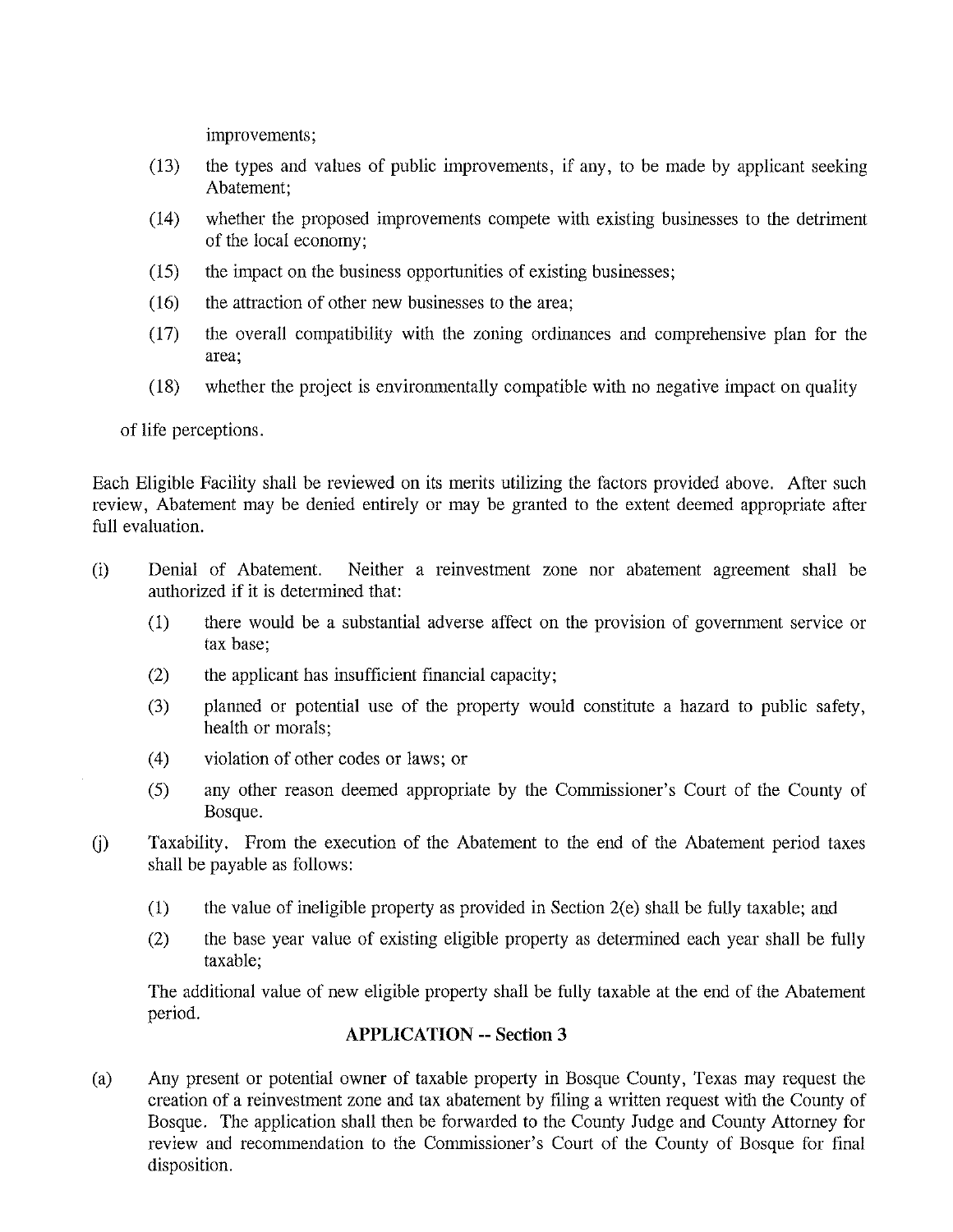- (b) The application shall consist of a completed application form which shall provide detailed information on the items described in Section 2(h) hereof; a map and property description; and a time schedule for undertaking and completing the planned improvements. In the case of Modernization, a statement of the assessed value of the facility, separately stated for real and personal property, shall be given for the tax year immediately preceding the application. The application form may require such financial and other information as may be deemed appropriate for evaluating the financial capacity and other factors of the applicant.
- (c) The County of Bosque shall give notice as provided by the Texas Property Tax Code, i.e., (1) written notice to the presiding officer of the governing body of each taxing unit in which the property to be subject to the agreement is located no later than the seventh day before the public hearing, and (2) publication in a newspaper of general circulation within such taxing jurisdiction no later than the seventh day before the public hearing. Before acting upon the application, the County of Bosque shall, through public hearing, afford the applicant and the designated representative of any governing body referenced hereinabove to show cause why the Abatement should or should not be granted.
- (d) The County of Bosque, no more than sixty (60) days after receipt of the application, shall by resolution either approve or disapprove the application for Tax Abatement. The County of Bosque shall notify the applicant of approval or disapproval.
- (e) The County of Bosque shall not establish a reinvestment zone for the purpose of Abatement if it finds that the request for the abatement was filed after the commencement of construction, alteration, Modernization, Expansion or New Facility.

## **AGREEMENT - Section 4**

- (a) After approval, the County of Bosque shall formally pass a resolution and execute an Agreement with the owner of the Facility (and lessee, as required), which shall include:
	- ( 1) estimated value to be abated and the base year value;
	- (2) percent of value to be abated each year as provided in Section  $2(g)$ ;
	- (3) the commencement date and the termination date of Abatement;
	- (4) the proposed use of the Facility; nature of construction, time schedule, map, property description and improvement list as provided in Application, Section 3(b);
	- (5) contractual obligations in the event of default, violation of terms or conditions, delinquent taxes, recapture, administration and assignment as provided in Sections 2(a), 2(f), 2(g), 6, 7, and 8; and
	- ( 6) value that the owner commits to add to the tax rolls of the County and average number of jobs involved.

Such agreement shall normally be executed within sixty (60) days after the applicant has forwarded all necessary information and documentation to the County of Bosque. To further promote local economic development, any person receiving a tax abatement from the County of Bosque is encouraged to make use of contractors, suppliers, and vendors whose principal place of business is located within the County of Bosque if reasonably feasible.

## **RECAPTURE -- Section 5**

(a) In the event that the company or individual (1) allows its ad valorem taxes owed the County of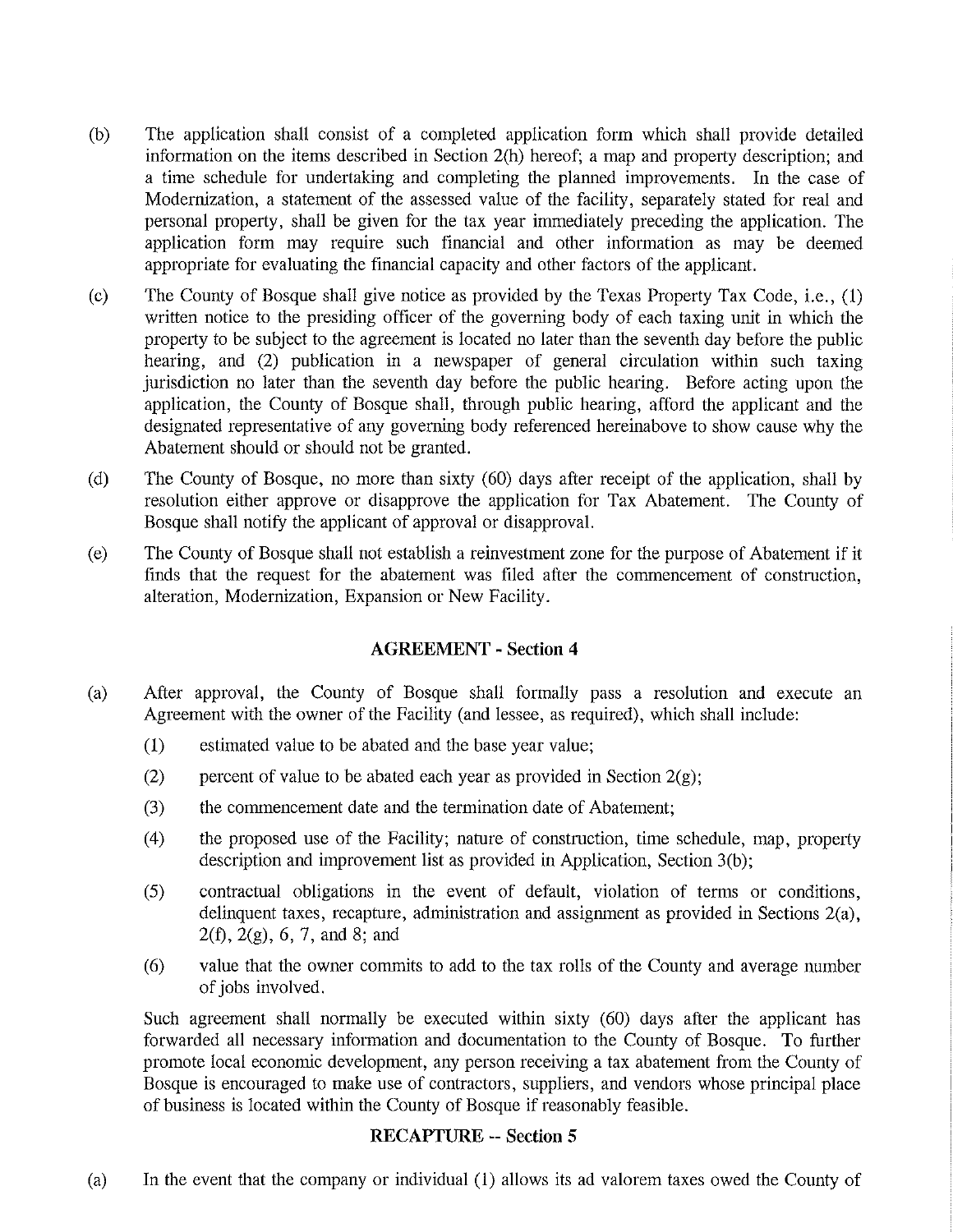Bosque to become delinquent and fails to timely and properly follow the legal procedures for their protest and/or contest; or (2) violates any of the terms and conditions of the Abatement Agreement and fails to cure during the Cure Period in and after described, the agreement then may be terminated and all taxes previously abated by virtue of the agreement will be recaptured and paid within thirty (30) days of the termination.

(b) Should the County of Bosque determine that the company or individual is in default according to the terms and conditions of its Agreement, the County of Bosque shall notify the company or individual of such default in writing at the address stated in the Agreement, and if such is not cured within thirty (30) days from the date of such notice ("Cure Period"), then the Agreement may be terminated.

#### **ADMINISTRATION -- Section 6**

- (a) The Chief Appraiser of the Bosque County Appraisal District will annually determine an assessment of the real and personal property comprising the reinvestment zone. Each year, the company or individual receiving abatement shall furnish the Appraiser with such information as may be necessary for the Abatement. Once value has been established, the Chief Appraiser will notify the County of Bosque of the amount of the assessment.
- (b) The Abatement Agreement shall stipulate that employees and/or designated representatives of the County of Bosque will have access to the reinvestment zone during the term of the Abatement to inspect the Facility to determine if the terms and conditions of the Agreement are being met. All inspections will be made only after the giving of twenty-four (24) hours prior notice and will only be conducted in such manner as to not unreasonably interfere with the construction and/or operation of the Facility. All inspections will be made with one or more representatives of the company or individual and in accordance with its safety standards.
- (c) Upon completion of construction, the designated representative of the County of Bosque shall annually evaluate each Facility receiving Abatement to insure compliance with the agreement, and a formal repott shall be made to the Commissioner's Court of the County of Bosque regarding the findings of each valuation.

### **ASSIGNMENT -- Section 7**

Abatement may be transferred and assigned by the holder to a new owner or lessee of the same Facility upon the approval by resolution of the County of Bosque Commissioner's Comt subject to the financial capacity of the assignee and provided that all conditions and obligations in the Abatement Agreement are guaranteed by the execution of a new contractual Agreement with the County of Bosque. No assignment or transfer shall be approved if the parties to the existing Agreement, the new owner or new lessee, are liable to any jurisdiction for outstanding taxes or other obligations. Approval shall not be unreasonably withheld.

#### **SUNSET PROVISION -- Section 8**

These Guidelines and Criteria are effective upon the date of their adoption and will remain in force for two years, unless amended by three-quarters vote of the Commissioner's Court of the County of Bosque, at which time all reinvestment zones and Tax Abatement agreements created pursuant to these provisions will be reviewed to determine whether the goals have been achieved. Based on that review, the Guidelines and Criteria may be modified, renewed or eliminated.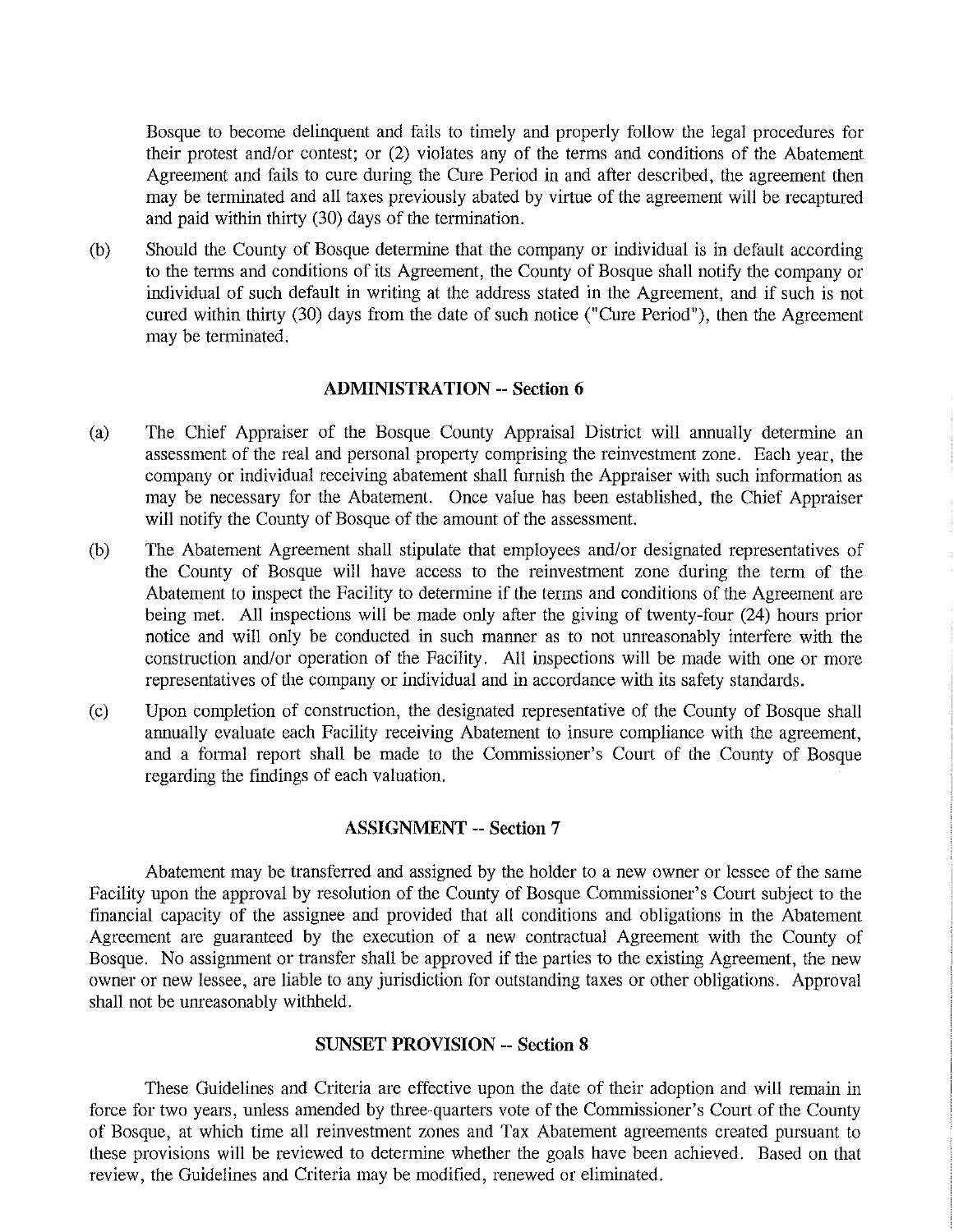## **APPLICATION FOR TAX ABATEMENT**

# **Bosque County, Texas**

This application should be filed with the County Judge's Office of Bosque County.

|    | 1. Property Owner                                                                 |
|----|-----------------------------------------------------------------------------------|
|    |                                                                                   |
|    | Telephone Number                                                                  |
| 2. | Property Owner's Representative                                                   |
|    |                                                                                   |
|    | Telephone Number                                                                  |
|    |                                                                                   |
|    |                                                                                   |
|    | (Provide Attachments If By Metes and Bounds)                                      |
| 4. | Located Within:                                                                   |
|    |                                                                                   |
|    | Bosque County                                                                     |
|    | 5. Description of Project                                                         |
|    |                                                                                   |
|    |                                                                                   |
|    |                                                                                   |
| 6. | Projected Occupancy Date of Project/Initiation of Operations ____________________ |
|    |                                                                                   |
|    |                                                                                   |